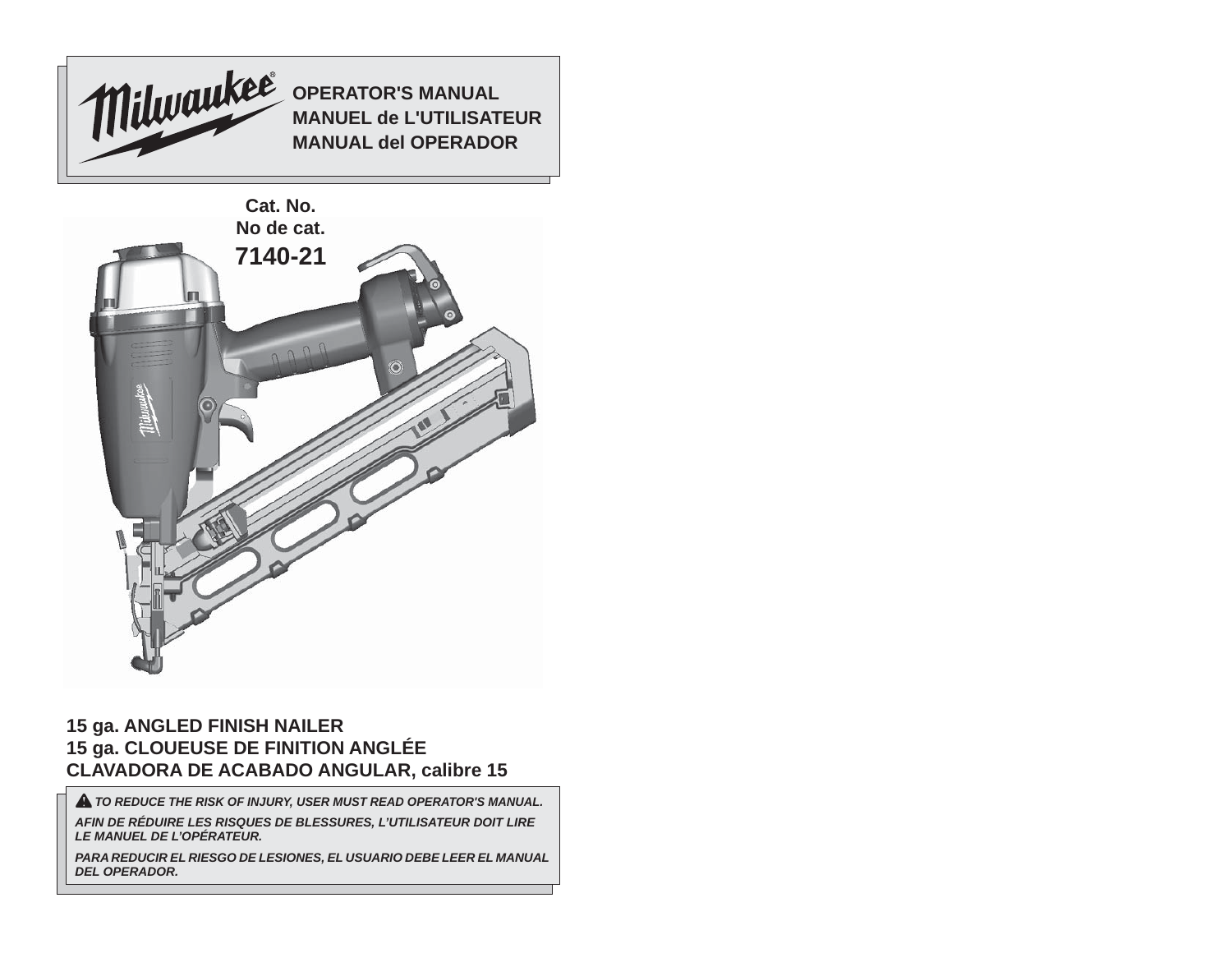## *GENERAL SAFETY INSTRUCTIONS*



## *IMPORTANT SAFETY INSTRUCTIONS. SAVE THESE INSTRUCTIONS PERTAINING TO A RISK OF INJURY OR DEATH*



## *WHEN USING TOOLS, BASIC PRECAUTIONS SHOULD ALWAYS BE FOLLOWED, INCLUDING THE FOLLOWING:*

#### *GENERAL*

#### *PERSONAL SAFETY*

**1. To reduce the risk of injury, read all instructions before using the tool.**

## *WORK AREA*

- 2. **Keep the work area clean and well lighted.** Cluttered benches and dark areas increase the risk of injury.
- 3. **Do not operate the tool in explosive atmospheres, such as in the presence of fl ammable liquids, gases, or dust.**  The tool is able to create sparks resulting in the ignition of the dust or fumes.
- 4. **Keep bystanders, children, and visitors away while operating the tool.**  Distractions are able to result in the loss of control of the tool.
- 5. **Know what is behind your workpiece.** A fastener could travel through the workpiece and out the other side, striking a bystander and causing serious injury.
- 6. **DANGER: Avoid performing operations where the fastener may contact hidden wiring.** Contact with a "live" wire will make exposed metal parts of the tool "live" and shock the operator, resulting in serious injury or death. Contact a qualified electrician to ensure a safe work environment exists.
- 7. **Stay alert.** Watch what you are doing and use common sense when operating the tool. Do not use the tool while tired or under the influence of drugs, alcohol. or medication. A moment of inattention while operating the tool increases the risk of injury to persons.
- 8. **Dress properly.** Do not wear loose clothing or jewelry. Contain long hair. Keep hair, clothing, and gloves away from moving parts. Loose clothes, jewelry, or long hair increases the risk of injury to persons as a result of being caught in moving parts.
- 9. **Avoid unintentional starting. Remove**  finger from the trigger when not driv**ing fasteners.** Be sure the trigger is not pulled before connecting to the air supply. Do not carry the tool with your finger on the trigger or connect the tool to the air supply with the trigger pulled.
- 10. **Do not overreach.** Keep proper footing and balance at all times. Proper footing and balance enables better control of the tool in unexpected situations.
- 11. **Use safety equipment.** A dust mask, non-skid safety shoes and a hard hat used for appropriate conditions will reduce personal injuries.
- 12. **The operator and other people in the work area must wear eye protection** in accordance with ANSI Z87.1. Eye protection does not fit all operators in the same way. Make sure the eye protection chosen has side shields or provides protection from flying debris both from the front and sides. The employer is responsible for enforcing the use of eye protection by the operator and other people in the work area. When required, wear head protection in accordance with ANSI Z89.1.
- 13. **Always wear ear protectors when using the tool for extended periods.**  Prolonged exposure to high intensity noise is able to cause hearing loss.
- 14. **Do not carry an air hose or a tool connected to an air hose when climbing ladders, rigging or scaffolding. Do not attach an air hose or tool connected to an air hose to your body when working at elevated heights.** Attach the hose to the structure to reduce the risk of loss of balance and injury if the hose shifts.
- 15. **Always assume that the tool contains fasteners.** Do not point the tool toward yourself or anyone whether it contains fasteners or not.
- 16. **Do not nail on top of another nail.** This can cause the nail to be deflected and hit someone, or cause the tool to react and result in a risk of injury to persons.

## **TOOL USE AND CARE** to persons.

- 17. **Use clamps or another practical way to secure and support the workpiece to a stable platform.** Holding the work by hand or against the body is unstable and is able to lead to loss of control.
- 18. **Do not force the tool.** Use the correct tool for the application. The correct tool will do the job better and safer at the rate for which the tool is designed.
- 19. **Do not use the tool if the trigger does not turn the tool on or off.** Any tool that cannot be controlled with the trigger is dangerous and must be repaired.
- 20. **Disconnect the tool from the air source, then empty the magazine before making adjustments, doing tool maintenance, clearing jams, touching the workpiece**

**contact or leaving work area.** Verify the tool is empty and there is no residual pressure in the tool prior to performing these actions. Such precautionary measures reduce the risk of injury to persons.

- 21. **Store idle tools out of reach of children and other untrained persons.**  A tool is dangerous in the hands of untrained users.
- 22. **Maintain the tool with care.** A properly maintained tool reduces the risk of injury. If the tool has been dropped, received a sharp blow, been run over, etc., perform the "Required Daily Testing" before further use.
- 23. **Check for misalignment or binding of moving parts, breakage of parts, and any other condition that affects the tool's operation.** If damaged, have the tool serviced before using. Many accidents are caused by poorly maintained tools. There is an increased risk of the tool bursting if the tool is damaged.
- 24. **Use only those fasteners specifi cally recommended.** Fasteners not identified for use with this tool by the tool manufacturer are able to result in a risk of injury to persons or tool damage when used in this tool. See the "Specifications" section for fastener requirements.
- 25. **Use only accessories that are identi**fied by the manufacturer for the spe**cific tool model.** Use of an accessory not intended for use with the specifi<sup>c</sup> tool model, increases the risk of injury

### *SERVICE*

26. a) **Tool service must be performed**  only by qualified repair personnel.

b) **The wrench provided is for tightening screws during "Required Daily Testing".** 

 c) **Use only identical replacement parts recommended by the manufacturer.** 

27. **Use only the air tool lubricants supplied**  with the tool or specified by the manu**facturer. Do not use other lubricants; they will damage the tool.** See "Accessories" for a list of recommended air tool lubricants.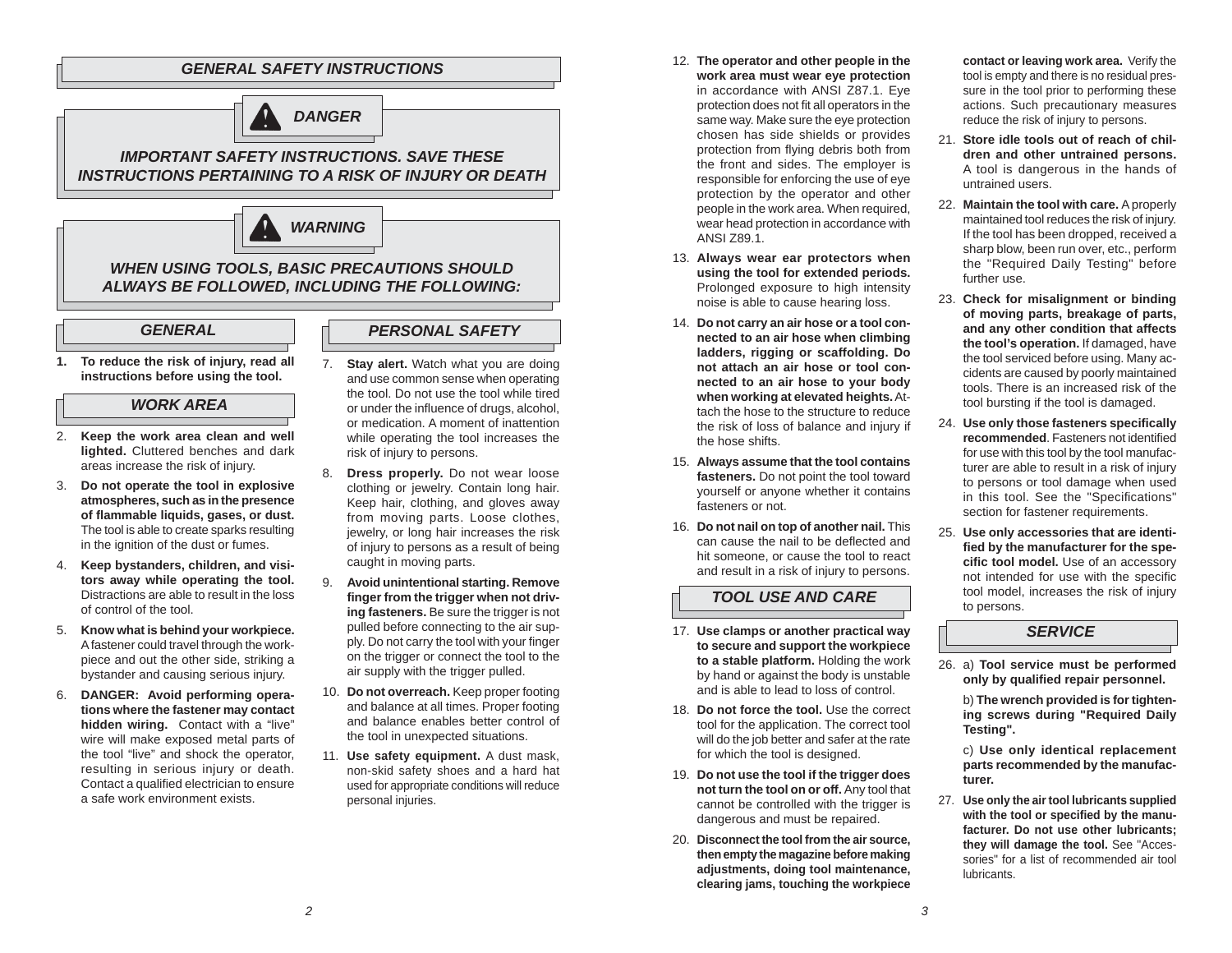## *AIR SOURCE*

- 28. **DANGER: Do not use oxygen, combustible gases or bottled gases** as a power source for this tool. The tool will explode and cause death or serious injury.
- 29. **Never connect to an air source that is capable of exceeding 200 psi. Over** pressurizing the tool may result in bursting, abnormal operation, breakage of the

tool or serious injury to persons. Use only clean, dry, regulated compressed air at the rated pressure or within the rated pressure range as marked on the tool. Prior to using the tool, always verify that the air source has been adjusted to the rated air pressure or within the rated air-pressure range. Air compressors should comply with ANSI B19.3.

## *SPECIFIC SAFETY INSTRUCTIONS*

- 1. **Use air supply hoses with a minimum working pressure rating of 200 psi.**
- 2. **Use pressure regulators to limit the air pressure supplied to the tool. Set the regulators to no more than 120 psi.**
- 3. **Install only hose couplings that will allow all pressure to be removed from tool when disconnected from the** source. If the wrong fitting is installed, pressure may remain in the tool after disconnection, allowing it to drive a fastener, possibly causing injury.
- 4. **Prior to each use, check workpiece contact and trigger for correct operation**. Do not disassemble or clamp parts of the workpiece contact, trigger, or driving mechanism. This will cause unexpected actuation, resulting in serious injury.
- 5. **Never point the discharge area of the tool at any body parts or at other people**. Always assume the tool is loaded and capable of driving a fastener.
- 6. **Do not actuate the tool into free space**. Do not engage in horseplay. The discharged fasteners are projectiles capable of causing serious injury.
- 7. **When using the tool, ensure the workpiece contact is securely placed**  on the workpiece. Hold the tool firmly and be prepared for the recoil.
- 8. **Do not remove, tamper with, or otherwise cause the tool operating controls to become inoperable.** This will cause unexpected actuation, resulting in serious injury.
- 9. **Do not operate a tool if any portion of the tool operating controls is inoperable,** disconnected, altered, or not working properly. This will cause unexpected actuation, resulting in serious injury.
- 10. **Always keep hands and body away from discharge area of the tool**. Never attempt to clear a jammed workpiece contact by grasping the discharge area of the tool. Fasteners discharged from tool can cause serious injury if they contact hands or body.
- 11. **Do not drive fasteners close to the edge of the workpiece**. Fasteners can slip off corners and edges or penetrate through thin material, making them projectiles capable of causing serious injury.
- 12. **Use the tool only for the intended purpose. Do not abuse the tool**. Do not use as a hammer, stamp or engrave information onto parts, drop or impact the tool or otherwise apply excess force to the tool in use. Do not mount the tool to stands or modify it for stationary use.
- 13. **Do not carry tool by the air hose.** Only carry the tool by the handle with your finger off of the trigger.
- 14. **Do not use this tool without the safety warning label in place**. If the label is damaged or missing, contact *MILWAUKEE* for a free replacement.

## *TERMINOLOGY*

#### **Actuate**

To cause movement of the tool component(s) intended to drive a fastener.

#### **Actuation System**

The use of a trigger, workpiece contact and/or other operating control, separately or in some combination or sequence, to actuate the tool.

 **• Single sequential actuation**

 An actuation system that requires the workpiece contact and then the trigger to be activated in a specific sequence to drive a fastener. Additional actuation can occur when the trigger is released and reactivated.

 **• Contact actuation**

 An actuation system that requires the workpiece contact and the trigger to be activated in any sequence to drive a fastener. Additional actuation can occur when either the workpiece contact or the trigger is released and reactivated.

 **• Selective actuation**

 An actuation system that allows selection of actuation systems: single sequential actuation or contact actuation.

#### **Fastener**

A staple, pin, brad, nail, or other fastening device which is designed and manufactured for use in the tools.

#### **Jam**

An obstruction in the feed or drive areas of the tool.

#### **Workpiece Contact**

An operating control element on the tool intended to be activated by the workpiece to be fastened.

| Symbology |                            |  |  |  |  |  |
|-----------|----------------------------|--|--|--|--|--|
|           | Read the Operator's Manual |  |  |  |  |  |
|           | Wear Eye Protection        |  |  |  |  |  |
|           | Keep hands away            |  |  |  |  |  |

### *Speci fi cations*

| Cat.<br>No. | Operating<br><b>Pressure</b> | <b>Fastener</b><br>Lenath | Collation<br>Anale | <b>Fastener Size Consumption</b> | Air                                                   | Air        | Magazine<br>Inlet   Capacity |
|-------------|------------------------------|---------------------------|--------------------|----------------------------------|-------------------------------------------------------|------------|------------------------------|
| 7140-21     | min. 70 PSI<br>max. 120 PSI  | min. 1"<br>max. 2.5"      | $34^\circ$         | 15 gauge                         | .07 ft <sup>3</sup> /cycle at $ 3/8$ in.<br>$100$ psi | <b>NPT</b> | 106 nails                    |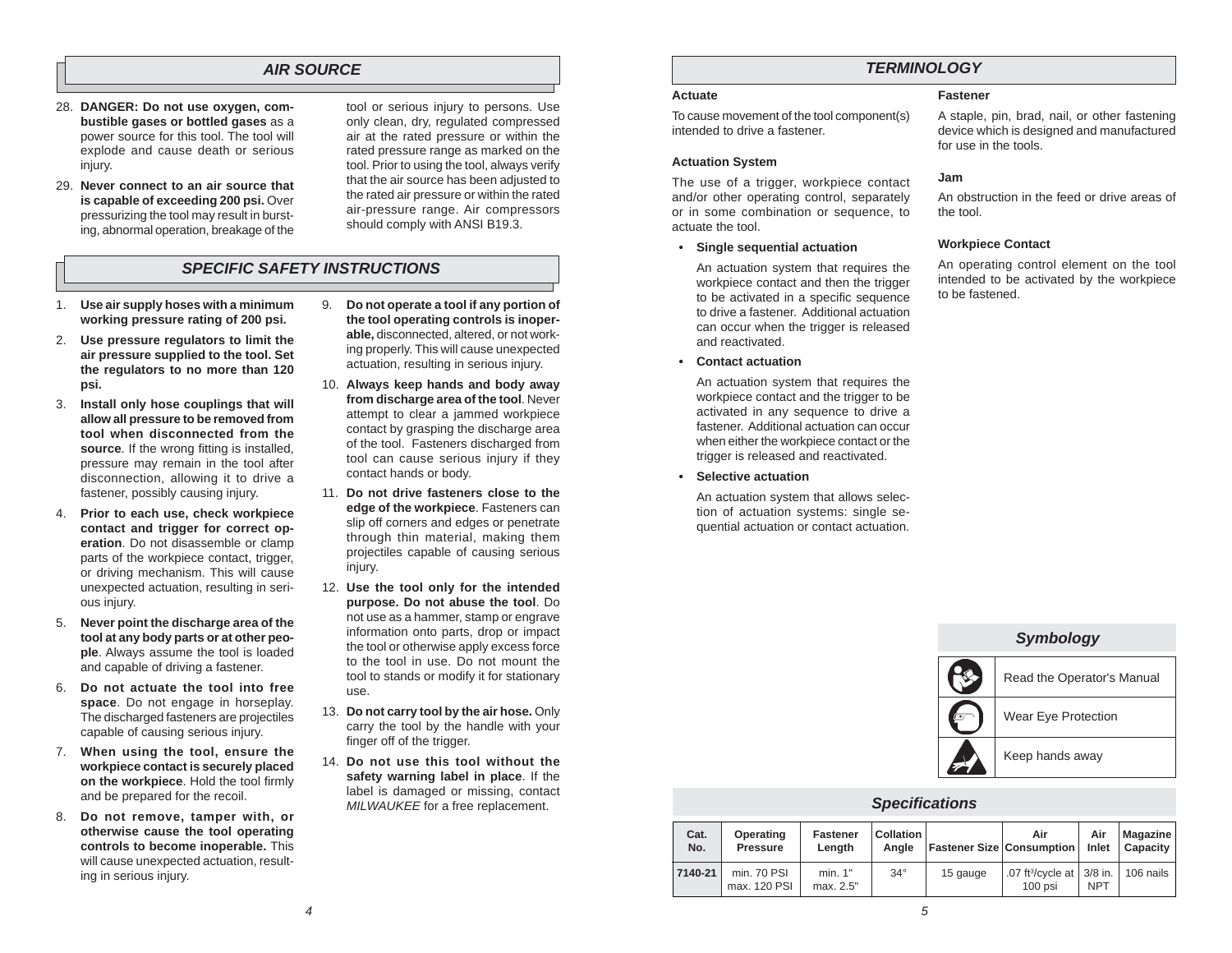#### *FUNCTIONAL DESCRIPTION*



# *WARNING*

**Disconnect the air supply from the tool and remove fastener strips before changing or removing accessories. Only use accessories specifi cally recommended for this tool by the manufacturer. Others may be hazardous.**

**The operator and other people in the work area must wear eye protection in accordance with ANSI Z87.1. Eye protection does not fit all operators in the same way. Make sure the eye protection chosen has side shields or provides protection from fl ying debris both from the front and sides.**

#### **No-Mar Pad**

The No-Mar Pad on the nose of the tool protects the workpiece when the workpiece contact is compressed during actuation. The pad can be removed and replaced.

- 1. Before removing or replacing no-mar pads, disconnect the air supply from the tool and remove fastener strips.
- 2. To **remove** the pad, pull the pad open and away from the workpiece contact.
- 3. Storage for an additional pad is available on the magazine of the tool.
- 4. To **replace** the pad, fit it into place over the workpiece contact.

#### **Exhaust**

The exhaust cap can be adjusted to direct the exhaust as desired. Turn the exhaust cap to the desired locking position.

#### **Removing and Installing the Belt Hook**



To **remove** the hook:

*ASSEMBLY*

- 1. Rotate the hook until it snaps into one of the preset positions.
- 2. Remove the two mounting screws using the wrench provided.
- 3. Pull the hook off the rear of the tool.

To **install** the hook:

- 1. Align the spring-loaded post on the hook with the slot on the rear of the tool.
- 2. Slide the hook onto the tool, making sure the hook points toward the front of the tool. Push the hook up against the end cap.
- 3. Install the two mounting screws using the wrench provided. Tighten securely.
- 4. Verify that the hook is installed correctly by firmly pulling the hook toward the air inlet. It must not move.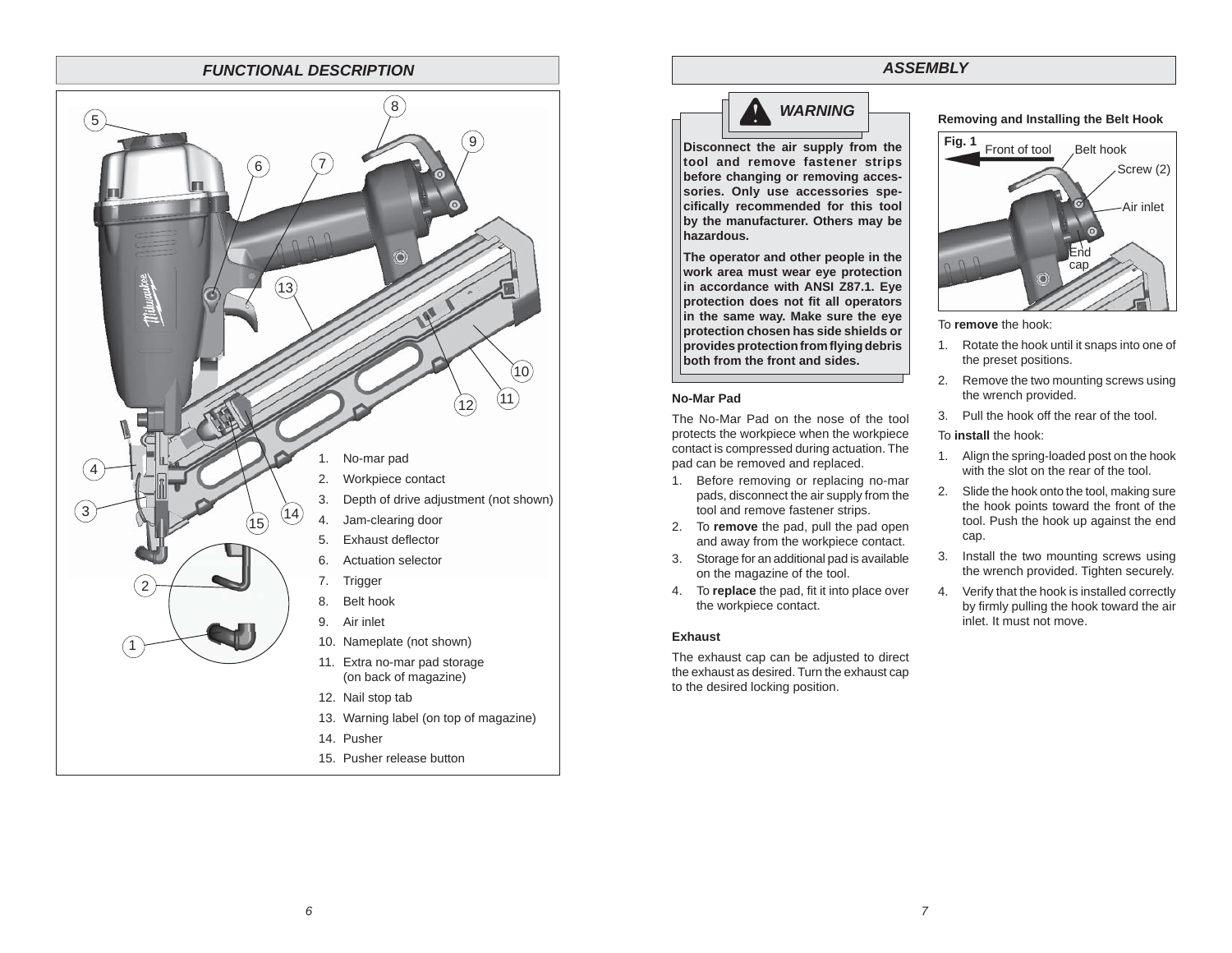#### **Lubricating the Tool**

Lubricate the tool with air tool lubricant before connecting the air supply. Under low use, lubricate once a day. Under heavy use, lubricate twice a day. Use only a few drops of oil at a time. Using too much oil will cause it to collect in the tool and be noticeable in the exhaust. Do not use detergent oil, WD-40, transmission fluid, motor oil, or other lubricants not specifically designated as air tool lubricant. These lubricants will cause accelerated wear to the seals, o-rings and bumpers in the tool, resulting in poor tool performance and frequent maintenance.





**Do not use oxygen, combustible gases or bottled gases as a power source for this tool. The tool will explode and cause death or serious injury.**



**Always use a coupling that discharges all the compressed air in the tool at the time the fi tting or hose coupling is disconnected. Using a coupling that does not discharge the compressed air could cause unintended operation and serious injury.**

Use only clean, dry compressed air with a maximum pressure of 200 psi. Before connecting the tool to the air supply, check the air compressor regulator gauge to be sure it is functioning properly, with a range between 70-120 psi. Air pressure higher than 120 psi could cause injury and property damage. The correct pressure is the lowest pressure that will do the job.

To connect the air supply:

- 1. Remove the plastic plug from the tool air inlet.
- 2. Insert a 3/8" NPT quick connector into the tool air inlet.

 **NOTE:** To improve the seal between the connector and the tool, and to help protect against oxidation, apply a PTFE tape or paste to the connector threads before insertion.

- 3. Lubricate the quick connector with 2-3 drops air tool lubricant.
- 4. Snap the air hose onto the quick connector.
- 5. Check for air leakage.

#### **Installing Fastener Strips Connecting the Air Supply Removing Fastener Strips Removing Fastener Strips Removing Fastener Strips**



**Always point the tool away from yourself and others when installing fasteners. Failure to do so could result in injury.**

**Always make sure the tool's magazine is EMPTY before connecting to the air supply. The tool may actuate when the tool is fi rst connected to the air supply. Always connect the tool to the air supply before loading nails to prevent injury from unintended actuation.** 

**Never install fasteners with the workpiece contact or trigger activated. Failure to do so could result in injury.**

**Use only recommended fasteners of the correct size, length, collation angle and head type, as indicated on the tool's nameplate. Refer to the "Accessories" section for information on recommended fasteners. Other fasteners could result in tool malfunction, leading to injury.** 

- 1. Verify that the magazine is empty and then connect the air supply to the tool.
- 2. Lay the tool on its side and point the nose of the tool away from yourself and others.
- 3. Feed fastener strips into the magazine and over the nail stop tab. Be sure the point of the fasteners is pointed downward.

**NOTE:** Use only recommended fasteners of the correct size, length, collation angle and head type as indicated on the tool's nameplate.

- 4. Slide the pusher to the rear of the magazine and over the nail stop tab.
- 5. Gently allow the pusher to slide forward, pushing the fasteners toward the driving mechanism. The pusher will stop when it rests against the end of the fastener strip.

**NOTE:** The fasteners must be aligned with the nose of the tool for the fasteners to be installed correctly.



**To avoid serious injury, disconnect the tool from the air supply before removing fastener strips or clearing a jammed fastener.**

**Keep fi ngers clear of fastener track of magazine. Pusher could pinch fi ngers, causing injury.**

- 1. Lay the tool on its side and point the nose of the tool away from yourself and others.
- 2. Disconnect the air supply from the tool.
- 3. To remove fasteners, press the pusher release button on the pusher and gently slide the pusher forward toward the driving mechanism.
- 4. Slide the nails back until they stop.
- 5. Press down on the fastener stop tab near the end of the magazine and slide the fasteners over the tab.
- Remove fastener strip from the tool.
- 7. Reload according to "Installing Fastener Strips".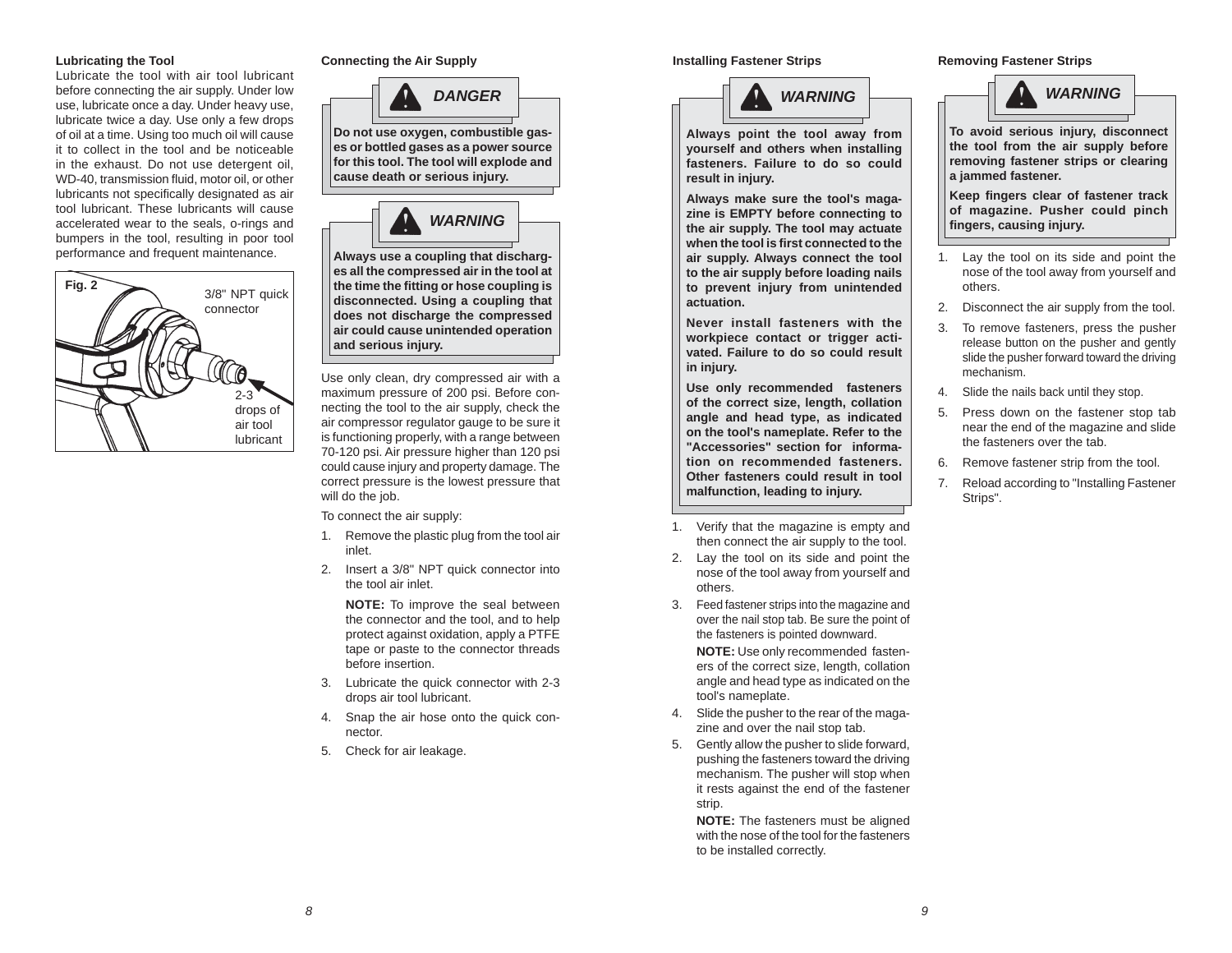#### **Clearing a Jammed Fastener**

Most jams are caused by a fastener or part of a fastener wedging between the driver blade and the nail guide. Fastener strips with an incorrect collation angle or the wrong fastener type may cause continuous jamming. To clear the jam:

- 1. Lay the tool on its side and point the nose of the tool away from yourself and others.
- 2. Disconnect the air supply from the tool and remove fastener strip.
- 3. Pull out the latch tab to open the jamclearing door.
- 4. Remove any debris.
- 5. If the driver blade is visible, insert a screwdriver into the jam clearing door. The tip of the screwdriver should contact the tip of the driver blade.
- 6. Tap the screwdriver gently with a hammer. The screwdriver will push the driver blade back, freeing the jam.
- 7. Remove the fastener and other debris (use needle-nose pliers if necessary).
- 8. Close the jam-clearing door securely.
- 9. Follow the steps under "Required Daily Testing" before restarting the work.



# *WARNING*

**The operator and other people in the work area must wear eye protection in accordance with ANSI Z87.1. Eye protection does not fit all operators in the same way. Make sure the eye protection chosen has side shields or provides protection from fl ying debris both from the front and sides. The employer is responsible for enforcing the use of eye protection by the operator and other people in the work area. When required, wear head protection in accordance with ANSI Z89.1.**

#### **Selecting Actuation Mode**

The selectable trigger can be set to either Single Sequential Actuation mode or Contact Actuation mode.

**Fig. 4 Single Sequential Actuation**



- 1. **Push in** and hold the Actuation Selector.
- 2. Rotate the Selector to Single Sequential Actuation (T) or Contact Actuation (TTT).
- 3. Release the Actuation Selector.

**NOTE:** Be sure the selector is snapped into position. Understand the actuation process before use.

## *OPERATION*



**To reduce the risk of injury to yourself and others, test the tool before beginning work each day according to the "Required Daily Testing" section.** 

**Do not use the tool unless you thoroughly understand the actuation operation selected.** 

**Disconnect the air supply from the tool and remove fastener strips before leaving the work area, moving the tool to another location, or handing the tool to another person. Failure to do so could result in serious injury.**

**Do not carry an air hose or a tool connected to an air hose when climbing ladders, rigging or scaffolding. Do not attach an air hose or tool connected to an air hose to your body when working at elevated heights. Attach the hose to the structure to reduce the risk of loss of balance and injury if the hose shifts.**

#### **Single Sequential Actuation Operation**

- 1. Grip the handle firmly.
- 2. Position the nose of the tool on the work surface.
- 3. Push the tool against the work surface, compressing the workpiece contact.
- 4. Pull the trigger to drive the fastener. The tool will recoil away from the workpiece as the fastener is driven.
- 5. Remove your finger from the trigger and remove the tool from the workpiece. **NOTE:** If the tool is not removed from the workpiece, another fastener may be driven if the trigger is pulled again.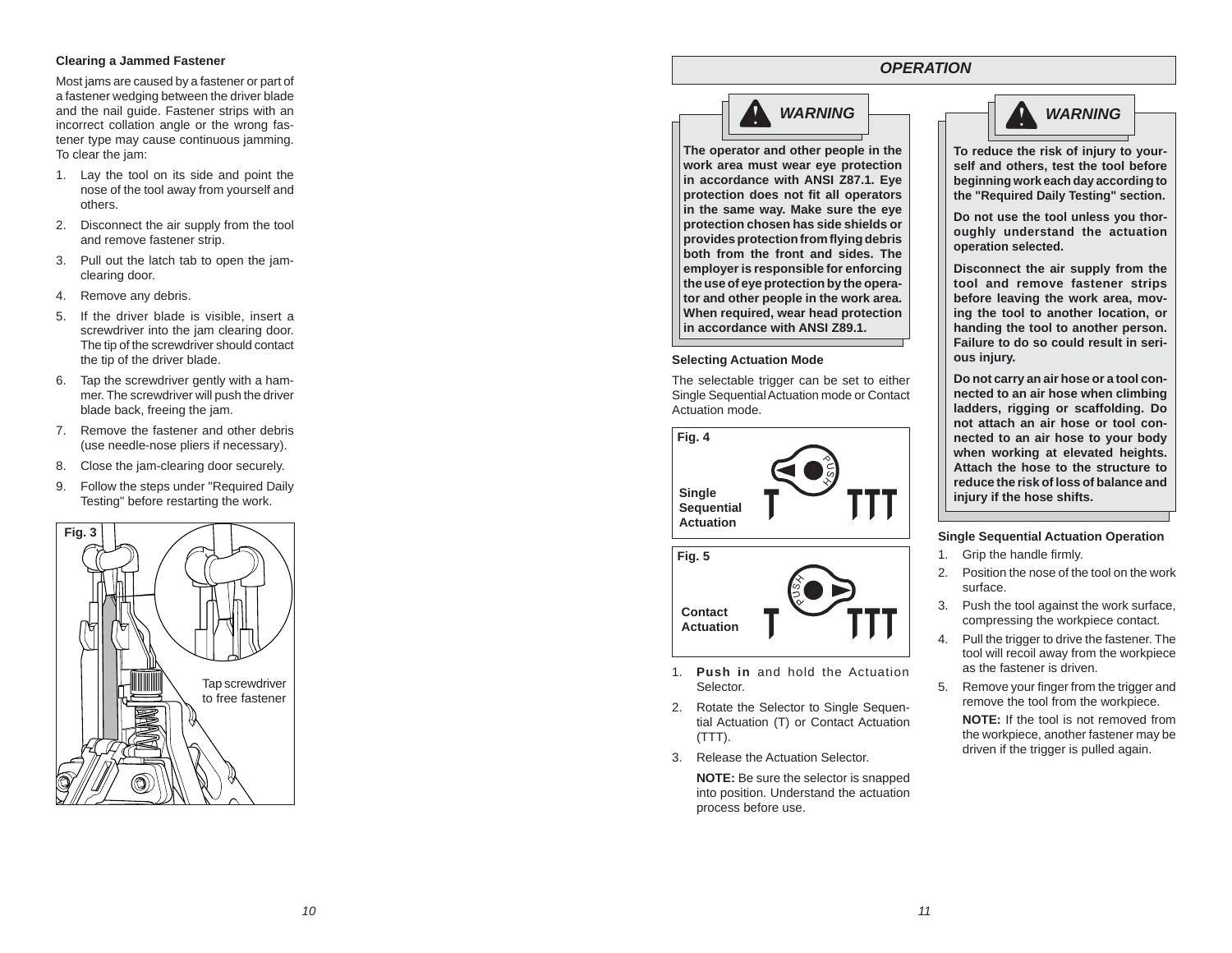#### **Contact Actuation Operation**

- 1. Grip the handle firmly.
- 2. Pull and hold the trigger.
- 3. Push the tool against the work surface, compressing the workpiece contact to drive the fastener. The tool will recoil away from the workpiece as the fastener is driven.

**NOTE:** Contact Actuation will also work by first compressing the workpiece contact, then pulling the trigger.

#### **Reload Indicator**

To indicate that the magazine is almost empty of fasteners (about 5-7 left), the workpiece contact will not compress, preventing operation under usual pressure. Install more fasteners to continue working.



**NEVER wedge or hold back the workpiece contact mechanism during operation of the tool. Never attempt to clear a jammed workpiece contact by grasping the discharge area of the tool. Doing so could result in serious injury.**

**To avoid serious injury, do not attempt to prevent the recoil by holding the tool too fi rmly against the work. Keep face and body away from the tool. During normal use, the tool will recoil immediately after driving a fastener. This is a normal function of the tool. Restriction to the recoil can result in a second fastener being driven when the tool is in Contact Actuation mode. Grip the handle fi rmly, let the tool do the work, and do not place a second hand on top of the tool or near exhaust.** 

#### **Setting the Air Pressure and Depth of Drive**

The amount of air pressure required will depend on the size of the fastener and the workpiece material.



**Know what is behind your workpiece. A fastener could travel through the workpiece and out the other side, striking a bystander and causing serious injury. Lower the air pressure and/or depth of drive to prevent the fastener from being pushed all the way through the workpiece.**

- 1. Lay the tool on its side and point the nose of the tool away from yourself and others.
- 2. Disconnect the air supply from the tool and remove fastener strip.
- 3. Set the depth of drive adjustment to the middle of its range.
- 4. Reload fastener strip according to "Installing Fastener Strips".



- 5. Begin testing the depth of drive by driving a test fastener into the same type of workpiece material used for the actual job using an air pressure of 90-95 psi.
- 6. Raise or lower the air pressure to find the lowest setting that will drive the fastener consistently. Do not exceed 120 psi.

**NOTE:** It may be possible to achieve the desired depth with air pressure adjustments alone. If finer adjustments are needed, use the depth of drive adjustment.

- 7. To fine-tune the depth of drive, disconnect the air supply and lay the tool on its side and point the nose of the tool away from yourself and others. Remove fastener strip. Turn the depth selector left or right to increase or decrease the driving depth.
- 8. Reload fastener strip according to "Installing Fastener Strips".
- 9. Drive a test fastener and repeat step 7 and 8 until desired depth is reached.

## *REQUIRED DAILY TESTING*



**To reduce the risk of injury to yourself and others, test the tool before beginning work each day or if the tool is dropped, received a sharp blow, been run over, etc. Complete the following checklist IN ORDER. If the tool does not work as it should, contact a** *MILWAUKEE* **service facility immediately.**

**Always point tool away from yourself and others.**

- 1. Disconnect the air supply from the tool and remove fastener strip.
- 2. Check all screws, bolts, nuts, and pins on the tool. Any loose fasteners must be tightened.
- 3. Pull back the fastener pusher on the magazine (to override the Reload Indicator) and press the workpiece contact against a workpiece. It must move smoothly.
- 4. With the workpiece contact pressed against the workpiece, pull the trigger. It must move smoothly.
- 5. Connect the air supply (at 70 psi) to the tool. DO NOT load a fastener strip.
- 6. Select the Single Sequential Actuation Operation. Air must not leak from the tool.

 Without pulling the trigger, pull back the fastener pusher on the magazine (to override the Reload Indicator) and press the workpiece contact against a workpiece. The tool must not operate.

 Holding the workpiece contact away from the workpiece, pull back the fastener pusher on the magazine (to override the Reload Indicator). Pull and hold the trigger for 5 seconds. The tool must not operate.

 Continue to pull and hold the trigger and push the workpiece contact against a workpiece. The tool must not operate.

 Without pulling the trigger, pull back the fastener pusher on the magazine (to override the Reload Indicator) and press the workpiece contact against a workpiece. Pull the trigger. The tool must operate.

 Release the trigger. The driver must move up.

7. Select the Contact Actuation Operation.

> Holding the workpiece contact away from the workpiece, pull back the fastener pusher on the magazine (to override the Reload Indicator) and pull the trigger. The tool must not operate.

 Continue to pull and hold the trigger and push the workpiece contact against a workpiece. The tool must operate.

- 8. If all previous tests work properly, set the tool for your work. Select the operation and load fastener strips.
- 9. Set the depth of drive according to the "Setting the Air Pressure and Depth of Drive" section.
- 10. If all tests operate properly, the tool is ready for use. Repeat these tests before use each day or if the tool is dropped, received a sharp blow, been run over, jammed, etc.